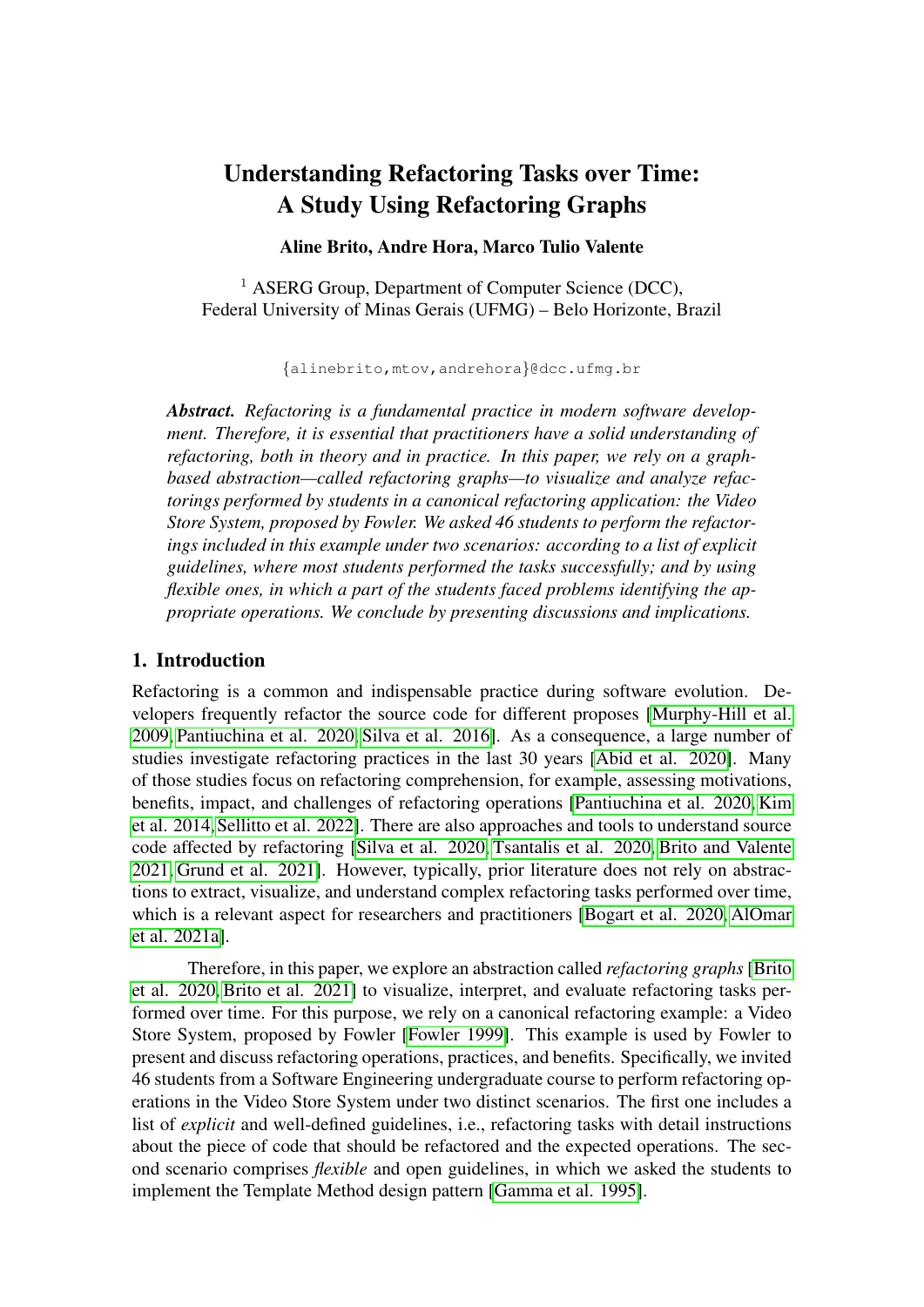After that, we detect the refactorings performed by the students in distinct commits (i.e., over time) [\[Silva et al. 2020\]](#page-14-4). Next, we generated *refactoring graphs* to describe the refactorings performed by each student. In such graphs, the nodes are methods, and the edges represent refactoring operations. Particularly, our guidelines generate a large refactoring graph with 24 vertices and 26 edges.

To better understand the tasks performed by the students, we first rely on a graphbased metric. Specifically, for *explicit guidelines*, we used a similarity metric called *edit distance* to compare each student's graph with our ground truth [\[Sanfeliu and Fu 1983\]](#page-14-6). This strategy allowed us to automate the analysis of the tasks performed by the students and to rapidly conclude whether they matched our proposed ground truth. It also allowed us to rapidly identify and analyze the divergences between the student's solution and the ground truth. In the case of *flexible guidelines*, we performed a visual inspection by navigating in the graph-based structure to verify, for example, refactoring operations, sequence of operations, and affected elements. Our key results are summarized as follows:

- 1. When following *explicit guidelines*, most students performed refactoring tasks successfully (93.5%). The few mistakes refer to refactorings performed in multiples commits.
- 2. When following *flexible guidelines*, less students implemented the design pattern successfully (70%). Particularly, a significant part of the students faced difficulties identifying the appropriate refactorings operations.

Our contributions are twofold. First, we show that *refactoring graphs* can be used to understand, evaluate, and visualize large refactoring tasks. In some cases, this analysis can be automated using standard graph metrics, such as *edit distance*. Second, we complement research on refactoring practices, mainly on the educational side, by exploring the student's understanding of refactoring.

*Structure:* Section [2](#page-1-0) includes details about the Video Store System and the representation of refactoring operations as graphs. Section [3](#page-3-0) describes the study design, while Section [4](#page-5-0) shows the results. Section [5](#page-8-0) states threats to validity, and Section [6](#page-9-0) presents related work. We conclude by prospecting future studies in Section [8.](#page-11-0)

## <span id="page-1-0"></span>2. Background

#### 2.1. Video Store System

In the study described in this paper, the students followed the steps proposed by Fowler to refactor a well-known example designed to illustrate the benefits and the mechanisms of refactoring: a system to calculate and print clients' charges at a Video Store [\[Fowler](#page-13-3) [1999\]](#page-13-3).<sup>[1](#page-1-1)</sup> Basically, the system prints the movies rented by a client with prices and the number of rented days. The price depends on the movie's category (i.e., regular, children, and new releases) and the number of rented days. The initial system version contains three classes:

• *Movie*: class that represents a movie with the respective data, i.e., title, price, and category.

<span id="page-1-1"></span><sup>&</sup>lt;sup>1</sup>In the 2nd edition of his book, Fowler changed the system to JavaScript. However, we decided to use the original system since it is still widely known.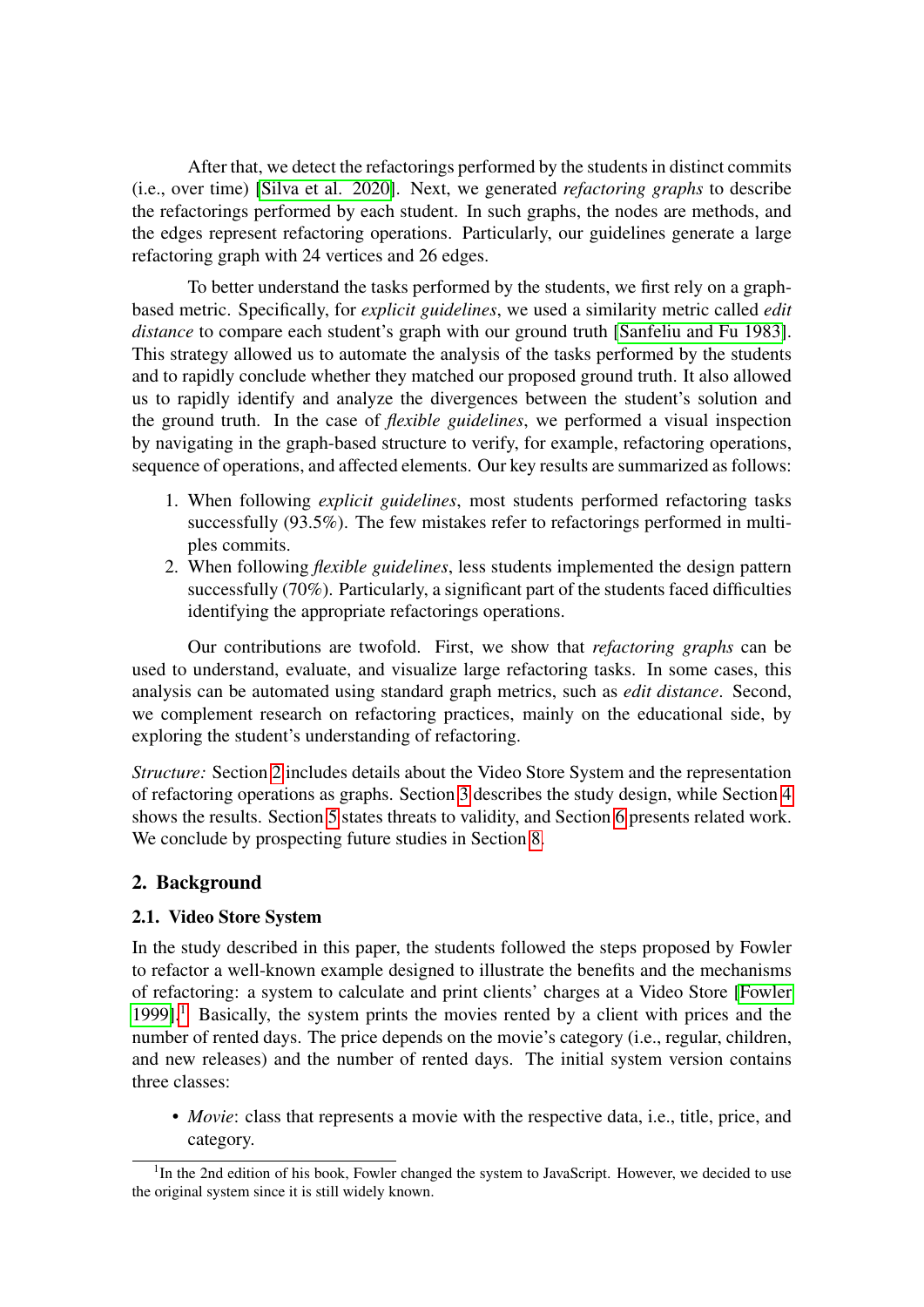- *Rental*: class that represents a client renting a movie. It includes information about the movie and the number of rented days.
- *Customer*: class to represent the store' clients. It comprises information as the client's name and a list of rented movies. There is also a method, named statement(), which prints the statement in text format.

The new code design is a consequence of several refactoring operations to improve existing code and incorporate a new feature. Among these refactorings, most cases aim to decompose the large method statement() by extracting and moving distinct pieces of the code. Other refactorings generate the class Price and their subclasses in seven main steps, as proposed by the State design pattern. In this case, the goal is to remove a conditional statement that determines the price of each video category. There are also classes to print the statement in different formats (i.e., HTMLStatement and TextStatement), as proposed by the Template Method pattern.[2](#page-2-0)

#### 2.2. Refactoring Graphs

We use refactoring graphs to visualize and understand the operations performed by the students in our experiment [\[Brito et al. 2020,](#page-12-3) [Brito et al. 2021\]](#page-12-4). Formally, a refactoring graph G contains a set of disconnected subgraphs  $G' = (V', E')$ . In these graphs, the vertices represent the full signature of methods. The edges refer to the refactoring type (e.g., extract method), and it includes additional information about the operation (e.g., author name, date, and commit). Figure [1](#page-2-1) shows an example: extracting method amountFor(Rental) from statement(), and moving it with a new name to a class Rental creates a sequence with two edges in the subgraph. A second refactoring to extract and move the method getFrequentRenterPoints() from statement() generates another node in the graph.

<span id="page-2-1"></span>

**Figure 1. Example of a fragment of ref. subgraph from Video Store System**

In this context, following all the steps to refactor the Video Store System creates a large subgraph with 24 vertices and 26 edges, as presented in Figure [2.](#page-3-1) As we can notice, 14 edges refer to *extract* operations, generating one or more methods, i.e., new vertices in the subgraph. The subgraph also includes two *pull up* methods, six *pull up signatures* (when only the signature is pulled up, preserving the method body in the subclass), and three *push down implementations* (when the signature is kept in the superclass, as an abstract method). There is a single operation called *move and rename* method, which moves a method to a distinct class, changing its name.

<span id="page-2-0"></span> $2$ The class diagram of the system before and after applying the refactoring tasks is publicly available at: <github.com/alinebrito/refgraph-fowler-study#class-diagram>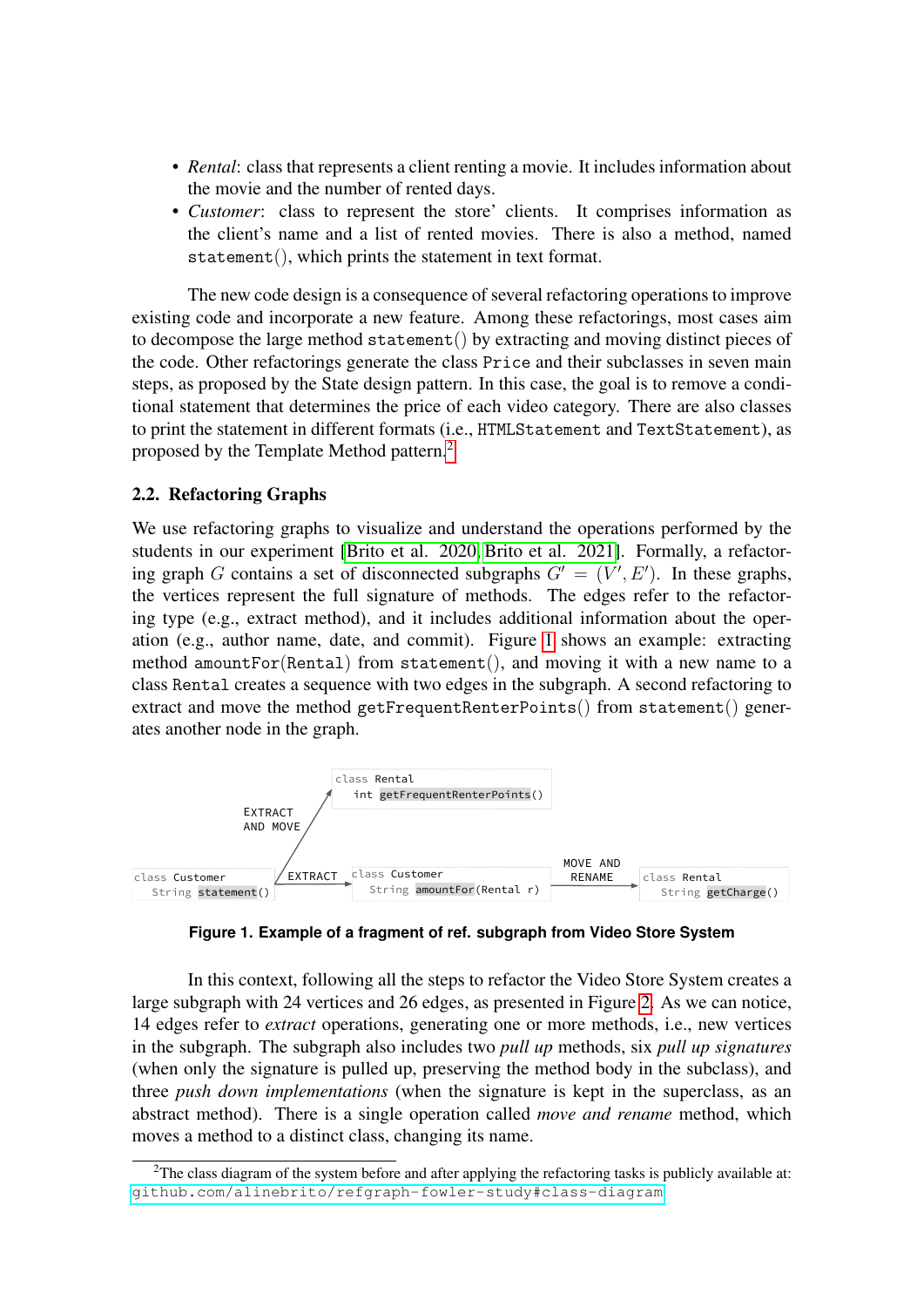<span id="page-3-1"></span>

**Figure 2. Refactoring subgraph from Video Store System (***ground-truth***)**

# <span id="page-3-0"></span>3. Study Design

# 3.1. Study Participants

We perform our study with 46 undergraduate students in Computer Science (10 women and 36 men), which we label from S01 to S46. Specifically, they are students concluding a Software Engineering course. In this course, they have studied topics such as refactoring, testing, design patterns, and clean code. The students could decline participation in the study. Also, we inform the participants that the results could be reported exclusively in an anonymous format. The period to perform the proposed refactoring exercise was one week. The results do not include three students who completed the set of tasks in less than ten minutes.

## 3.2. Refactoring Tasks & Research Questions

Each student received the three initial classes—Movie, Rental, and Customer—and the instructions to perform the refactorings. We separate the study into two main parts: *explicit* and *flexible* guidelines.

The first part refers to *explicit guidelines*, in which the students received explicit information about the expected refactoring tasks. Specifically, these guidelines indicate the piece of code that should be refactored, the refactoring type, and the signature of the new methods. There are 15 main steps. Three of them introduce new methods or classes, and the other cases involve refactoring operations to make the source code cleaner or to apply changes in the inheritance hierarchy. There is also large refactoring to replace a conditional to polymorphism, which results in a new Price hierarchy. Each step finishes with a commit indicating the conclusion of a refactoring task.

After finishing the first part, there are two similar methods in class Customer, statement() and htmlStatement(), which print the statement in ASCII and HTML formats, respectively. Therefore, in the second part of the study, we described to the students the problems of this design structure. For example, it is necessary to duplicate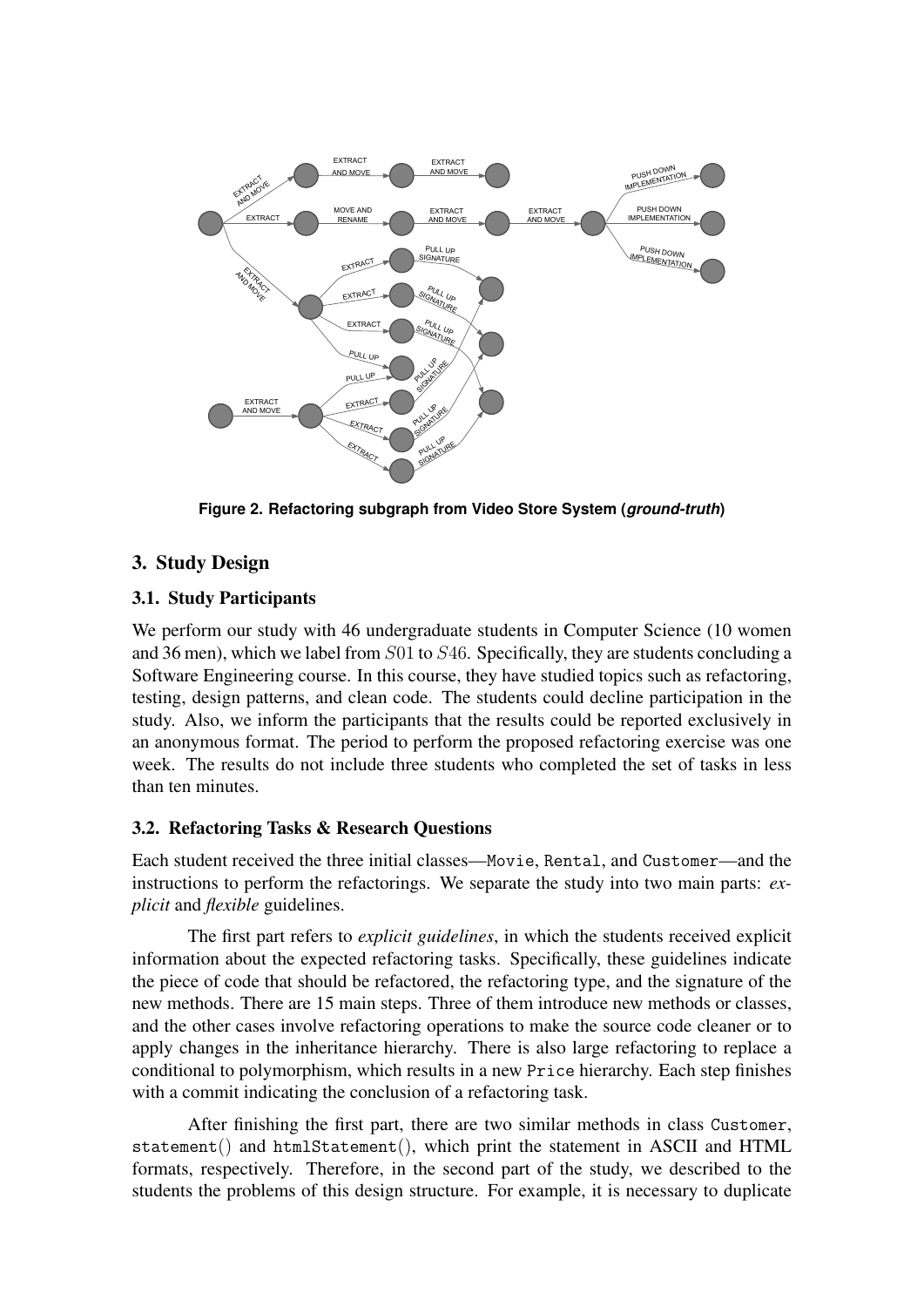the code to print the statement in other formats, such as CSV, JSON, etc. To mitigate this issue, Fowler proposes the usage of a Template Method. To implement this pattern, it is necessary to extract and move a set of similar methods to new classes. Then, multiple extract operations are needed to make the methods identical. As a final operation, a set of pull up operations should be performed to generate the template code.

Therefore, the second part includes a set of *flexible guidelines*. We invite the students to implement the Template Method pattern to eliminate duplicated code as we previously described. Different from the *explicit guidelines*, we do not indicate operations or details about the piece of code that should be refactored. Each student received only high-level instructions to refactor the methods, in order to create a template method.

We report each guideline results in distinct research questions, which are described in Section [4.](#page-5-0) Specifically, we present the findings from *explicit guidelines* in RQ1, and the results from *flexible guidelines* in RQ2. We use refactoring graphs as an abstraction to understanding and visualizing the sequence of refactoring operations performed by the students. In RQ1, we rely on a graph similarity metric to detect results that diverge from our ground truth [\[Sanfeliu and Fu 1983\]](#page-14-6). In RQ2, we perform a manual inspection of the refactoring subgraphs created from the refactorings performed by the students.

## 3.3. Detecting Refactoring Operations

We used REFDIFF to identify the refactorings performed by the students [\[Silva et al.](#page-14-4) [2020\]](#page-14-4). As mentioned in a previous section, our study concentrates on six distinct refactoring operations over methods (i.e., *extract*, *extract and move*, *move and rename*, *push down implementation*, *pull up*, and *pull up signature*). REFDIFF is a tool that detects refactorings by analyzing the commits of git-based projects. Therefore, for the 46 projects (i.e., one project per participant), we iterate in the list of commits, comparing each commit with its parent one.

## 3.4. Execution time

We also computed the time to generate the refactoring graphs. To this purpose, we used a Core i7-8550U workstation with 16 GB of RAM, 5,400 RPM HDD, and Ubuntu 18.04. The process to build our ground truth executed in 18 seconds. As we can observe in Figure [3,](#page-4-0) regarding the students' projects, the execution times are also low, ranging from 20 to 31 seconds, with a median of 23 seconds. These runtime measures consider the whole process, which includes getting the list of commits, detection of refactoring operations by RefDiff, and generation of refactoring subgraphs. In total, we were able to generate all refactoring subgraphs (of all students) in approximately 18 minutes.

<span id="page-4-0"></span>

**Figure 3. Distribution of the time to generate refactoring graphs per student**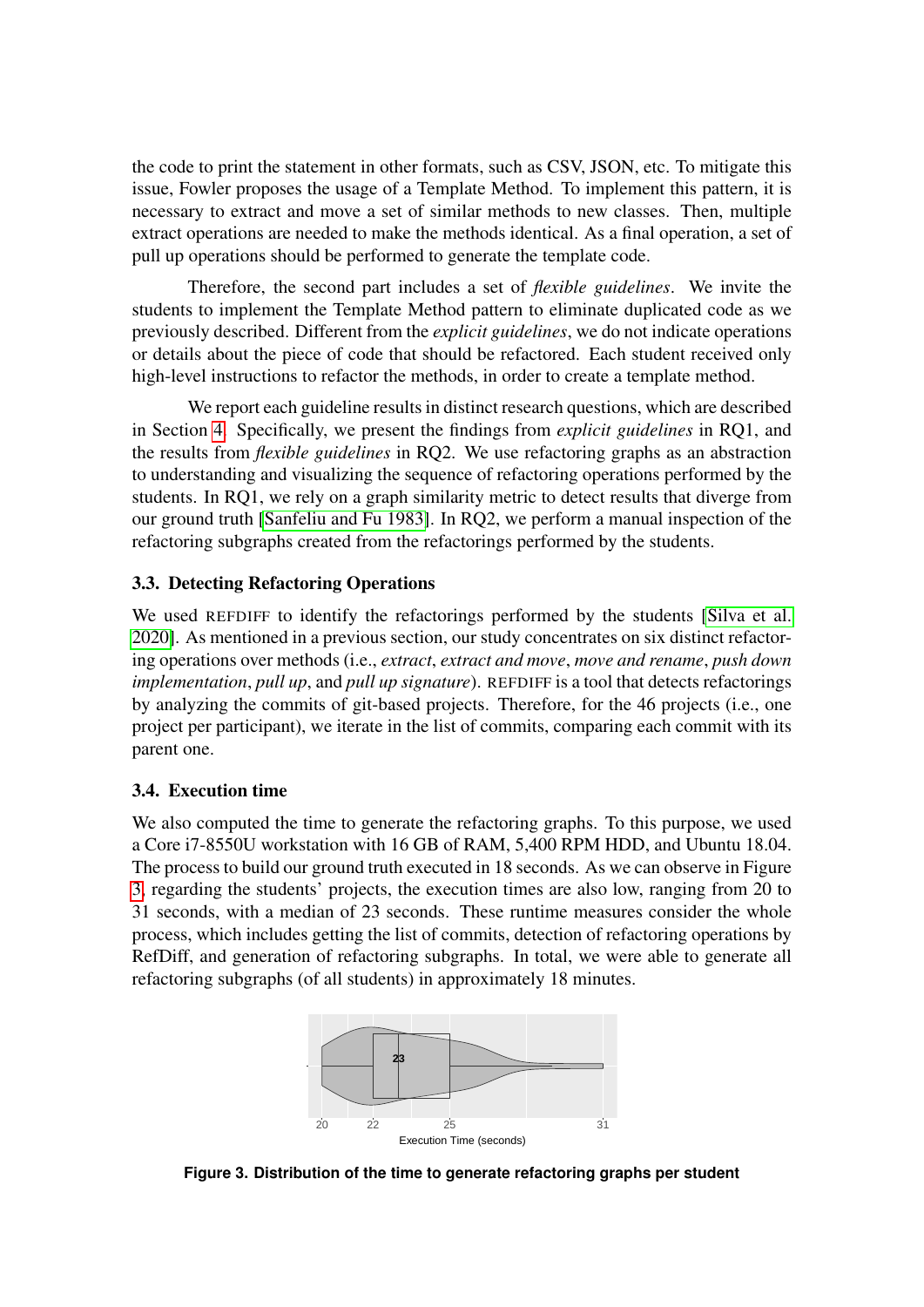#### <span id="page-5-0"></span>4. Results

In this section, we discuss our results. We divide the discussion in two parts: refactorings performed using *explicit guidelines* and refactorings performed using *flexible guidelines*. We rely on refactoring graphs to interpret the refactoring tasks performed by the students.

## 4.1. (RQ1) How do Students Apply Refactorings When Following Explicit Guidelines?

The instructions from the *explicit guidelines* generate ten edges in the expected refactoring subgraph (top of Figure [2\)](#page-3-1). We compare this subgraph with our ground truth, reporting the number of extra and missing edges. We also assess the similarity by computing the subgraph edit distance. This distance is defined as the minimum number of addition, deletion, and replacement of vertices or edges that makes the student's subgraph identical to the ground-truth graph. As shown in Table [1,](#page-5-1) only three students made mistakes (6.5%). The other 43 students (93.5%) completed the tasks successfully, i.e., the distance to the ground truth is zero.

| <b>Student</b>   | <b>Edges</b> |  |              | <b>Distance</b> |
|------------------|--------------|--|--------------|-----------------|
|                  | <b>Total</b> |  | Extra Absent |                 |
| S <sub>0</sub> 2 |              |  |              |                 |
| S22              |              |  |              |                 |
| S44              | 12           |  |              |                 |

<span id="page-5-1"></span>**Table 1. Subgraphs with mistakes in the explicit guidelines**

These three students only made minor errors. For example, in the sixth refactoring task, the students should extract and move the method Rental.getFrequentRenter-Points() from Customer.statement(). However, S22 performed this refactoring in two steps. In the first commit, the student copied the code from statement() to get-FrequentRenterPoints(). In other words, the student created a duplicated code. However, in a second commit, the student removed the duplication, replacing the code with a call to the new method.

There is a similar mistake in S02's subgraph. In the thirteenth refactoring task, the students received instructions to change method Price.getCharge() by pushing down the implementation to three subclasses. But, S02 also performed this refactoring in two steps, creating a duplicated code. In the first commit, the student copied the code to the subclasses. In a subsequent commit, the student updated the superclass, keeping only the method signature. Since the student did not perform the three *push down implementations* in a single commit, our refactoring mining tool had not detected the refactorings. As a result, the distance between the refactoring graphs is six. In other words, it is necessary to add three edges and three vertices to make the subgraph identical to the ground truth, as shown in Figure [4.](#page-6-0)

Finally, S44 reverted a refactoring task, which generates two extra edges in the subgraph. In this case, the reason is that the student created the new method with only a piece of the expected code. Therefore, S44 reverted the operation and after that performed it correctly.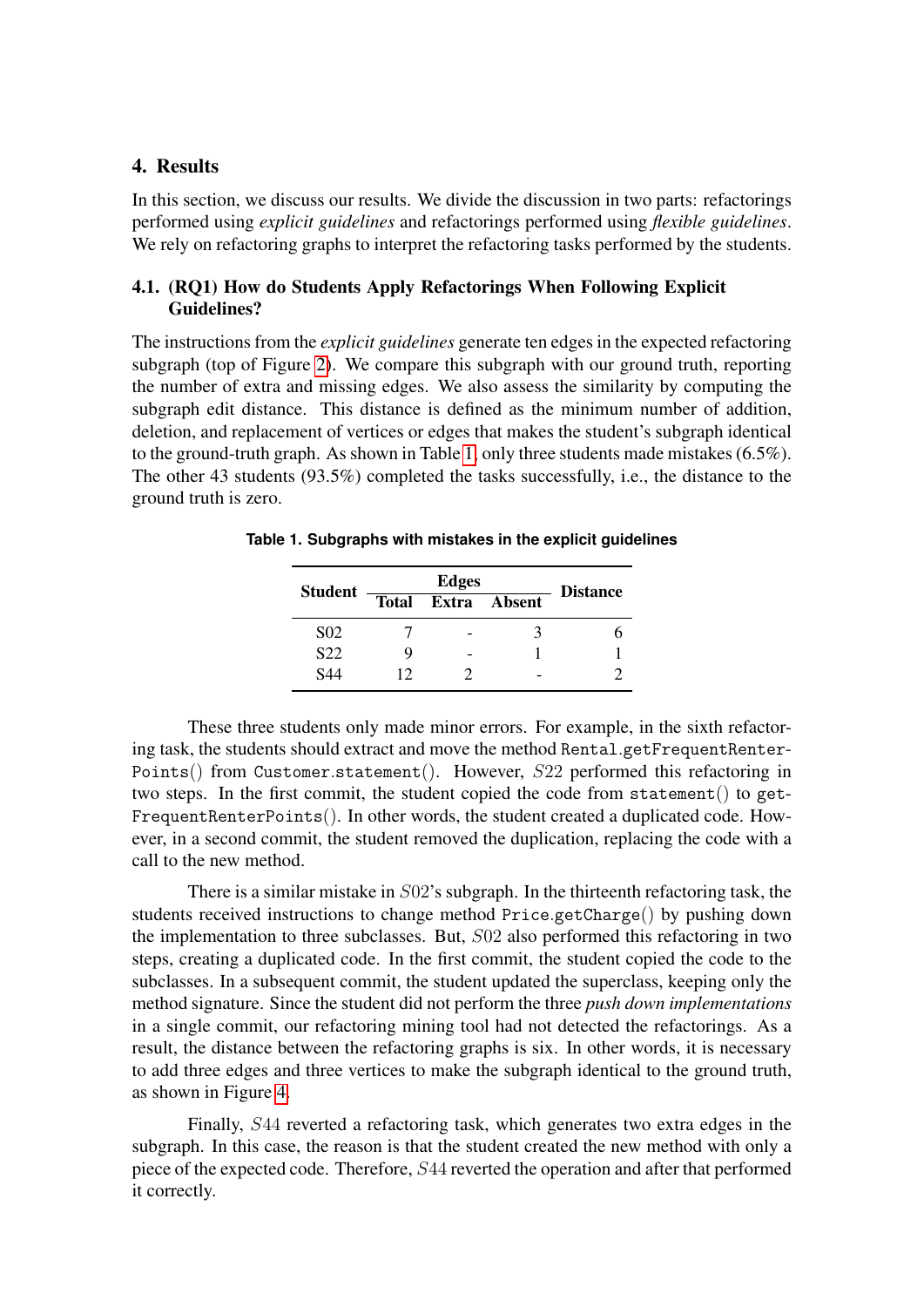<span id="page-6-0"></span>

**Figure 4. Example of a student's refactoring subgraph. Dashed lines represent missing edges and vertices (***explicit guidelines***, S02).**

*Summary:* When following explicit guidelines on refactoring operations, 93.5% of the students perform the refactoring tasks successfully. The few mistakes refer to refactorings performed in multiple commits. To evaluate the tasks, we used a similarity metric to compare each student's subgraph with the ground truth. We were able to obtain each assessment in a few milliseconds.

## 4.2. (RQ2) How do Students Apply Refactorings When Following Flexible Guidelines?

The *flexible guidelines* can be finished with three refactoring tasks. These tasks refer to the implementation of the Template Method pattern, which generates 16 edges in the ground truth refactoring subgraph (bottom of Figure [2\)](#page-3-1). For this study part, we performed a qualitative analysis by manually inspecting the 46 subgraphs and the source code to investigate the students' strategies. In the following paragraphs, we describe the results. Overall, 32 students (70%) performed the *flexible guidelines* successfully.

Task 1. In the first task, the students received instructions to create the superclass Statement, as well as the respective subclasses (i.e., TextStatement and HtmlStatement). Next, they were instructed to extract and move method statement() to subclass TextStatement, which must contain the code to print the statement in ASCII format. Similarly, it is necessary to extract and move method htmlStatement() to subclass HtmlStatement, which contains the code to print the statement in HTML format. The two moved methods should have the name value(). Most students performed these steps correctly, generating two edges in the subgraph (44 students, 96%). In two cases, minor mistakes refer to unfinished refactorings.

Task 2. In the second task, we invited the students to perform all refactoring operations in order to make the two methods identical, i.e., HtmlStatement.value() and TextStatement.value(). For each method, we expect at least three extract operations, as presented in Figure [5.](#page-7-0)

The first operation extracts a method to build the statement's header, returning the client's name in a specific format (HTML or ASCII). The second refactoring generates a method to retrieve the movie's title and charge. Finally, the third extracted method returns the statement's footer, which contains information about the price and the client's renter points. In Figure [5,](#page-7-0) vertices  $A$ ,  $B$ , and  $C$  indicate the operations to decompose HtmlStatement.value(). Similarly, there are three extract operations to decompose method TextStatement.value().

We detect that 33 students (72%) performed the expected operations, i.e., they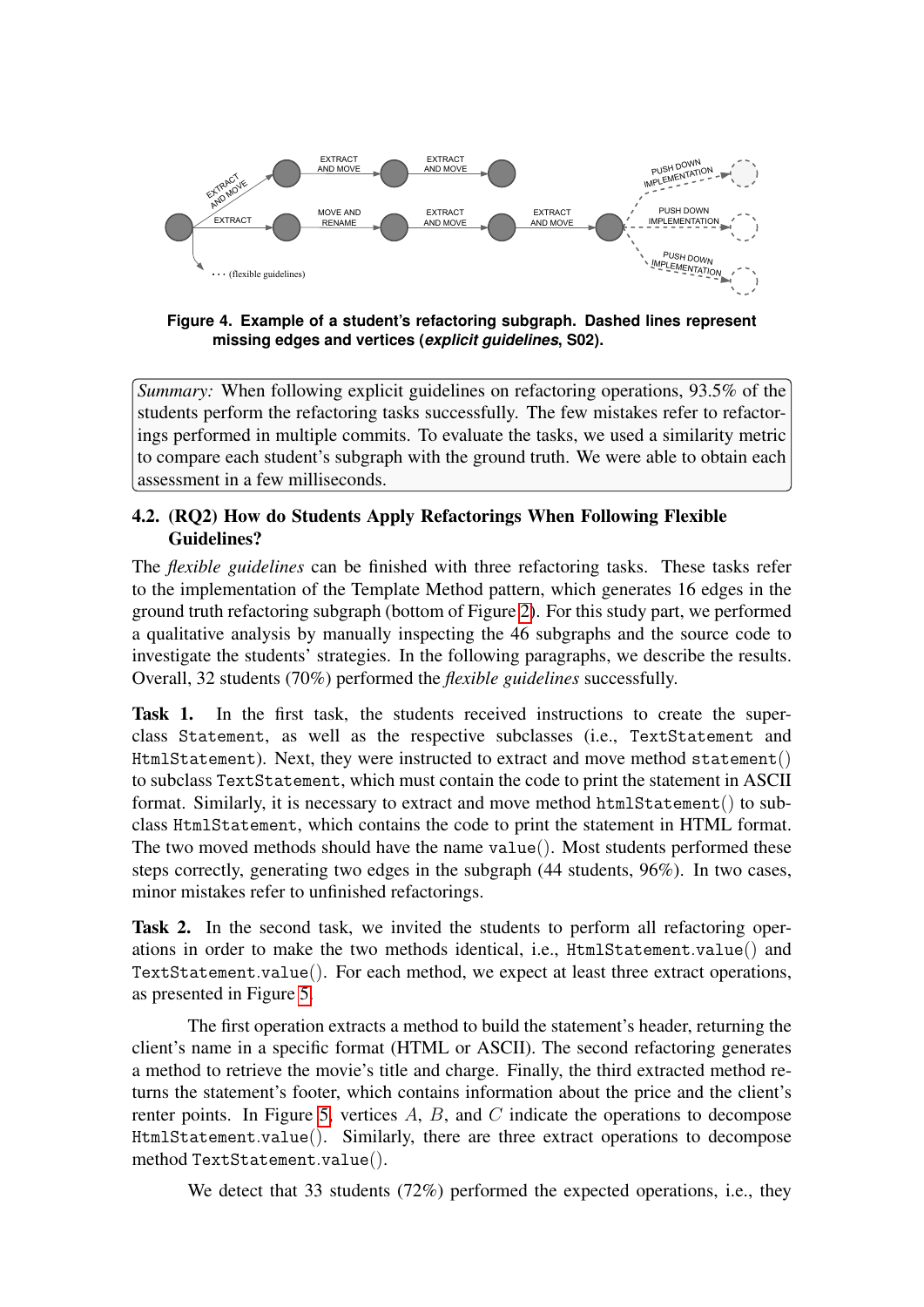<span id="page-7-0"></span>public String value(Customer aCustomer) {



**Figure 5. Refactoring operations to decompose method value() in subclass Html-Statement (***flexible guidelines***,** *task 2***)**

decomposed the methods by extracting three new ones in each subclass. Interestingly, five students  $(11\%)$  used a different strategy. They divided the statement footer into two methods. The first method returns the price and the second one returns the client's renter points. As a consequence, these students created eight vertices in the subgraph (i.e, four *extract* operations in each subclass).

Eight students (17%) did not perform extract operations to remove the code duplication. Among these cases, five students (11%) added fields. For example, S22 used fields to customize the strings, as presented in Figure [6.](#page-7-1) The values of the fields are defined in the constructors. For instance, field preName receives the value *"*<*H1*>*Rentals for* <*EM*>*"* in subclass HtmlStatement. The same field receives the value *"Rental Record for*" in the subclass TextStatement. Finally, S17 only added empty methods, and two students did not make the methods identical.

<span id="page-7-1"></span>



Task 3. Assuming the students performed the refactoring tasks as expected, we should have in this step two identical methods value() in TextStatement and HtmlStatement. As a final operation, we requested the students to remove this duplicated code. It is expected at least six *pull up signatures* and two *pull up* methods in this last task, which generates eight edges in the subgraph. Among the 46 students, 74% completed this task successfully (34 occurrences).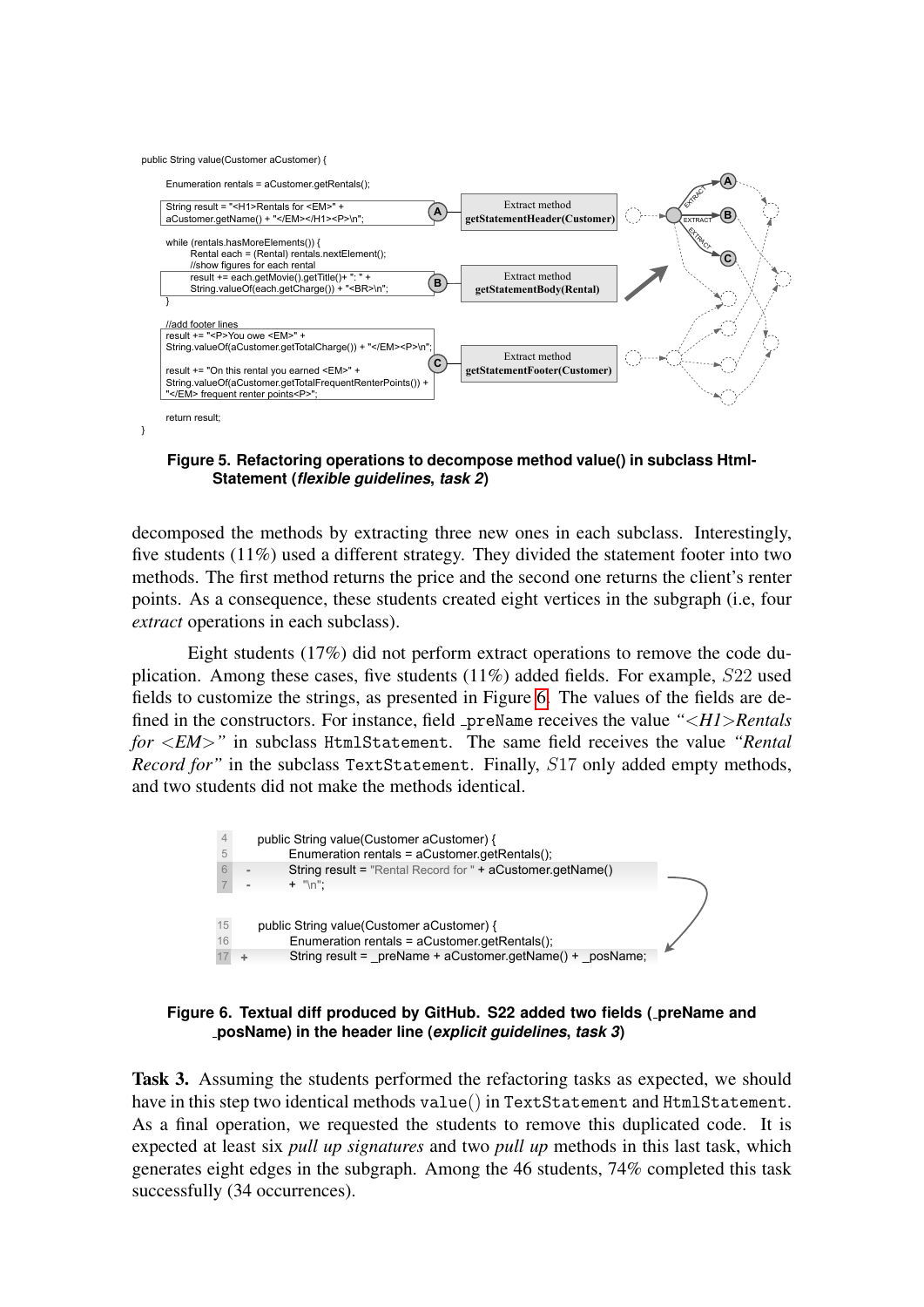*Summary:* When following flexible guidelines for refactoring operations, most students implemented the *Template Method* pattern successfully (70%). Most mistakes refer to students who faced problems identifying the appropriate operations. Refactoring graphs assisted in visualization and understanding the sequence of refactoring tasks performed by the students.

# <span id="page-8-0"></span>5. Threats to Validity

# 5.1. Construct Validity

*Refactoring tasks.* First, the communication among the students is a possible threat in our study. However, the participants received instructions to avoid sharing their source code. To mitigate this threat, we removed outliers from our results. The period to perform the proposed refactoring exercise was one week. For the *explicit guidelines* (RQ1), about 75% of the students complete the tasks up to 198 minutes (i.e., approximately three hours), with a median of 106 minutes. In case of *flexible guidelines* (RQ2), 75% of the students spent about one hour to conclude the three refactoring tasks (i.e., 65 minutes), with a median of 44 minutes. The highest intervals probably refer to students that paused the refactoring tasks for a while, returning on a distinct day. Considering the distribution of the time, we eliminated the projects of three students, who performed the *explicit* or *flexible* guidelines in less than ten minutes since this is not a viable time to conclude the refactoring tasks. Second, the refactoring tasks include examples and discussions, which are spread over eleven chapters of Fowler's book. In other words, it is not trivial to obtain the answers directly from the book. Still, the usage of Fowler's book by students is a possible threat. We relied on two different strategies to alleviate this threat, i.e., creating not only *explicit* but also *flexible* (or open) guidelines. All students followed these guidelines, and we obtained different results. Particularly, when following the flexible guidelines, a significant part of them faced problems performing the refactoring tasks. Third, the Video Store System may represent a nonessential software project nowadays. We decided to keep this system to preserve consistency with Fowler's catalog, which is widely used in Software Engineering courses. In future studies, we plan to use the new book version [\[Fowler 2018\]](#page-13-5), which relies on JavaScript and adaption of the system to another context.

*Detection of refactoring operations.* We removed a single refactoring operation and two projects due to compilation errors or false positives. These cases represent a small piece of the sample. Thus, it is not likely to influence our results. In addition, we used REFDIFF to detect the refactorings [\[Silva et al. 2020\]](#page-14-4). We adopted this tool due to its support to multiple programming languages. Therefore, it is possible to replicate the study with the refactorings described in the last edition of Fowler's book, which relies on JavaScript [\[Fowler](#page-13-5) [2018\]](#page-13-5). It is also possible to adapt the guidelines to other programming languages, such as C [\[Silva et al. 2020\]](#page-14-4) and Go [\[Brito and Valente 2020\]](#page-13-6).

## 5.2. Internal Validity

*Student's mistakes.* We used *refactoring graphs* as a visual instrument to understand and evaluate the refactoring operations performed by the students. Also, we used a similarity metric called *graph edit distance* to compare our ground-truth subgraph with the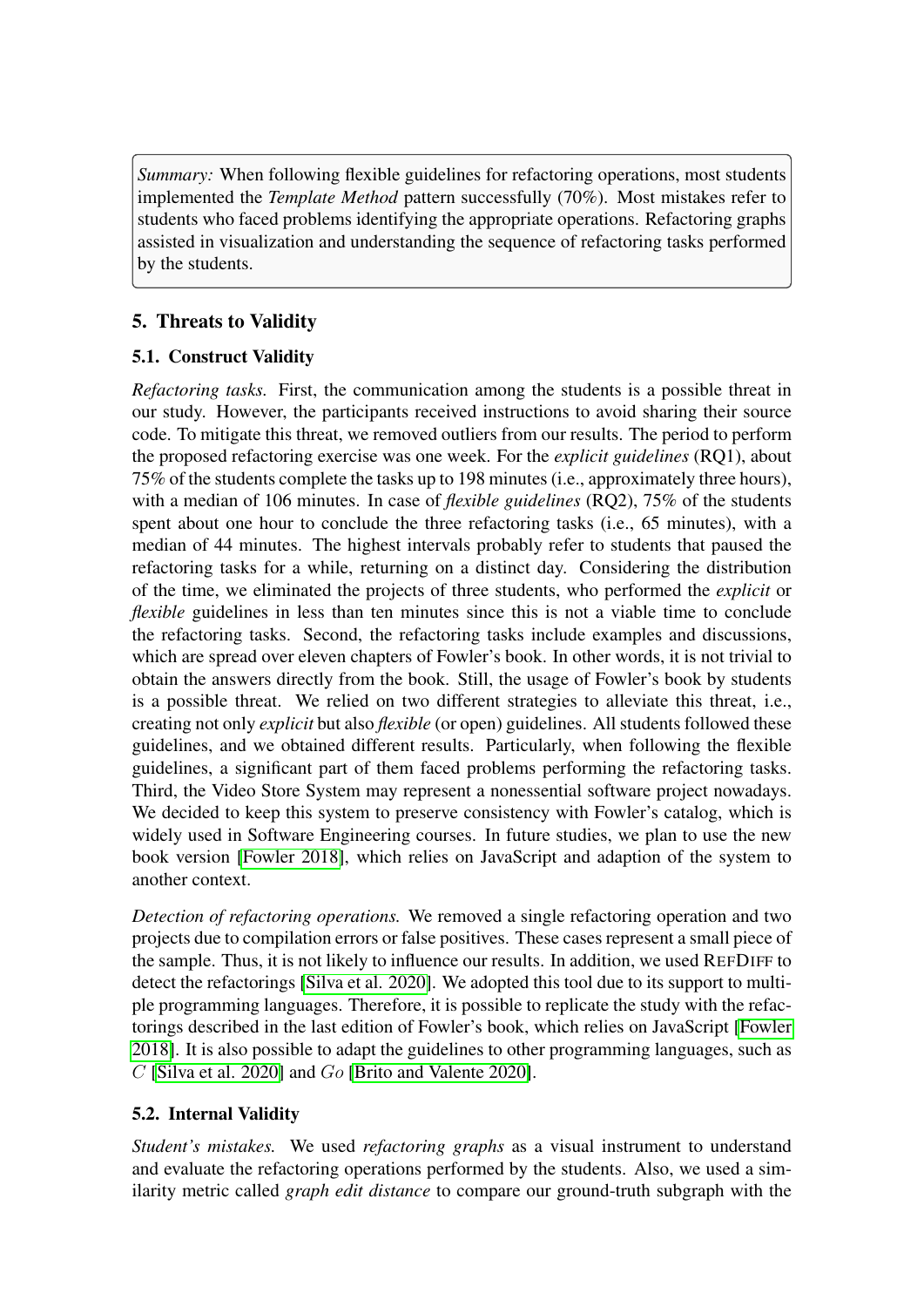students' subgraphs. For this purpose, we rely on a well-known Python library that imple-ments this similarity algorithm.<sup>[3](#page-9-1)</sup> However, our results also rely on the manual inspection of the commits of each student. Thus, we reinforce their subjective nature. The refactoring operations performed by the students (and our analysis) are publicly available at: <alinebrito.github.io/refgraph-fowler-study>

# 5.3. External Validity

*Generalization of the results.* Our guidelines relied on the Java programming language and on a canonical refactoring example to introduce refactoring concepts, i.e., the Video Store System proposed by Fowler [\[Fowler 1999\]](#page-13-3). Thus, as unusual in empirical software studies, the results can not be generalized to other scenarios, such as different refactoring tasks or programming languages.

*Sample size and students' experience.* The 46 participants might not be a representative sample. However, they have previously studied several topics in the Software Engineering course (e.g., refactoring, testing, design patterns, and clean code).

# <span id="page-9-0"></span>6. Related Work

Refactoring is a fundamental practice in software development and evolution. For this reason, several studies focused on this research line over the last 30 years [\[Abid et al. 2020\]](#page-12-0). Among them, there are several studies aiming to understand refactoring activities [\[Kim](#page-13-7) [et al. 2012,](#page-13-7) [Kim et al. 2014,](#page-13-0) [Mahmoudi et al. 2019,](#page-14-7) [Pantiuchina et al. 2020,](#page-14-1) [Paixao et al.](#page-14-8) [2020\]](#page-14-8). However, there is also a need for abstractions and tools to organize, visualize, and evaluating large and complex refactorings [\[Bogart et al. 2020,](#page-12-1) [AlOmar et al. 2021a\]](#page-12-2).

Most studies focus on developers' perception of refactoring. Murphy-Hill *et al.* [\[Murphy-Hill et al. 2009\]](#page-14-0) used four Eclipse IDE datasets to investigate how developers perform refactoring operations. Considering these metadata, the authors discuss the frequency of refactoring operations, the usage of tools, and refactoring occurring in batches (i.e., in a 60-second time window). Among the main findings, the authors point out that 40% of refactorings occur in batches and developers alternate refactorings with other software activities. Silva *et al.* [\[Silva et al. 2016\]](#page-14-2) investigated the motivations behind refactoring operations by performing a *firehouse* interview with 195 developers. The authors report 44 distinct reasons, such as improving testability or readability and eliminating duplicated pieces of code. The study also discusses the usage of tools for supporting refactoring, reinforcing a previous study about the prevalence of manual refactorings [\[Murphy-Hill et al. 2009\]](#page-14-0). A recent study expands this catalog, by adding 26 new motivations [\[Pantiuchina et al. 2020\]](#page-14-1). In this case, the author analyzed a set of 551 pull requests and the respective commits. However, the mentioned studies do not explore abstractions to visualize and understand refactoring tasks over time. In this paper, we rely on *refactoring graphs* to extract and interpret large refactoring tasks performed by students. In the wild, *refactoring graphs* have been used to explore refactorings performed over time, showing that a significant part of the operations is not a sole transformation [\[Brito](#page-12-3) [et al. 2020,](#page-12-3) [Brito et al. 2021\]](#page-12-4).

On the educational side, research on refactoring covers distinct scenarios. Demeyer *et al.* [\[Demeyer et al. 2005\]](#page-13-8) propose examples for students. López *et al.* [López

<span id="page-9-1"></span><sup>3</sup>[networkx.org/documentation/stable/reference/algorithms/similarity.html](#page-13-9)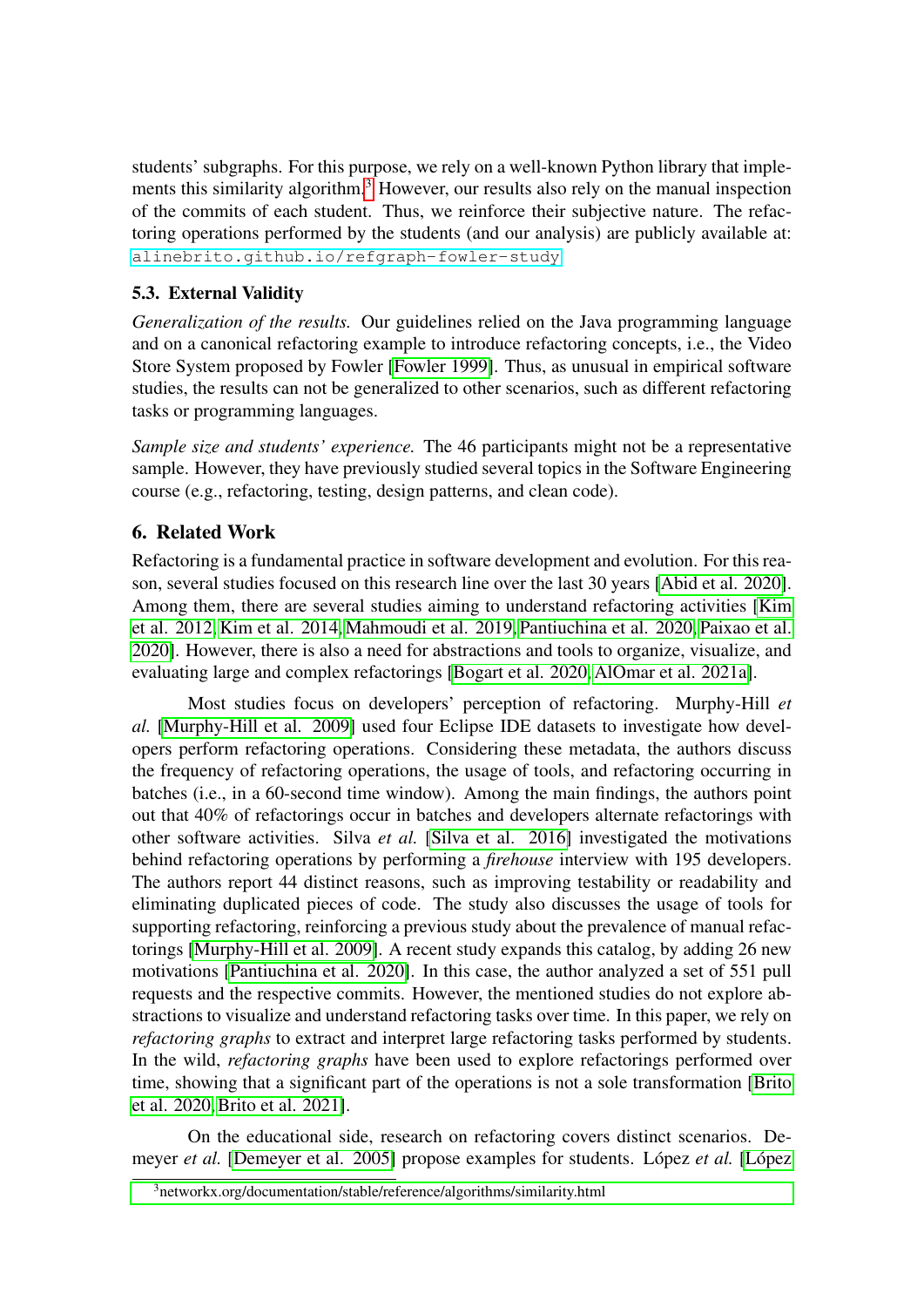[et al. 2014\]](#page-13-9) propose activities to teach refactoring. The study suggests a set of tasks, such as reading texts, comprehension of refactoring catalogs, and practical exercises. Other studies discuss approaches and lessons to promote refactoring practices [\[Stoecklin et al.](#page-14-9) [2007,](#page-14-9) [Hebig et al. 2020\]](#page-13-10). There are also tools to improve the student's perception of refactoring [\[Agrahari and Chimalakonda 2020\]](#page-12-5). However, the mentioned studies do not consider graph-based concepts to evaluate refactoring activities over time.

Keuning *et al.* [\[Keuning et al. 2020\]](#page-13-11) performed a study with 133 students from the second year of a Software Engineering course. The experiment uses a tutoring system, which contains a set of refactoring exercises and provides feedback during the refactoring tasks. Specifically, there is an option to check the student progress, and a second functionality to get hints (i.e., to diagnose and provide suggestions). The students' mistakes were extracted from log entries of the system. However, most of them are outside the scope of refactoring. For example, the authors report compiler errors due to language unsupported constructs, runtime errors, and failed tests. Besides, each of the five exercises involved an isolated issue. For example, two tasks are from a website that contains a list of code problems. In our paper, we use a canonical refactoring example (proposed by Fowler [\[Fowler 1999\]](#page-13-3), with 18 refactoring tasks) and leverage refactoring graphs to assess refactoring operations performed over time.

Abid *et al.* [\[Abid et al. 2015\]](#page-12-6) conducted a study with 23 students. Each group performed a kind of project scheme in a real system. The first scheme contains a set of software changes, ending with refactoring tasks. In contrast, the second scheme starts with refactoring issues. The authors reported better results in the second one. However, the study does not concentrate exactly on refactoring comprehension. The authors focus on the main differences by performing refactoring operations before and after functional improvements of the system. Besides, the tasks are performed by two or three students. Thus, different students' perceptions of refactoring can influence the results. In our study, each result refers to a single student. In addition, our guidelines are based on a wellknown refactoring example.

Karac *et al.* [\[Karac et al. 2019\]](#page-13-12) investigated the impact of task granularity on Test-Driven Development (TDD). Overall, the study encompasses five main steps. For example, there are steps to implement a feature and the respective tests. The last step involves refactoring operations to improve code quality. The study involves 52 students, most of them are novice programs. The tasks rely on programming exercises, which are essentially algorithmic. A group of students performed decomposed tasks. In contrast, the second group received tasks without decomposition in small steps. Among the main results, the authors argue about the importance of breaking larger work into smaller ones, mainly for novice practitioners. However, the study concentrates on the granularity of issues, and the refactoring operations are just a step of the experiment.

## 7. Discussion

*First*, among the most recurring students' mistakes, there are refactoring operations completed in two steps (i.e., two commits). Refactorings performed along multiple commits represent a threat to current studies on refactoring practices. Particularly, the ones based on tools such as RefactoringMiner [\[Silva et al. 2016,](#page-14-2) [Tsantalis et al. 2018,](#page-14-10) [Tsantalis et al.](#page-14-5) [2020\]](#page-14-5) and RefDiff [\[Brito and Valente 2020,](#page-13-6) [Silva and Valente 2017,](#page-14-11) [Silva et al. 2020\]](#page-14-4).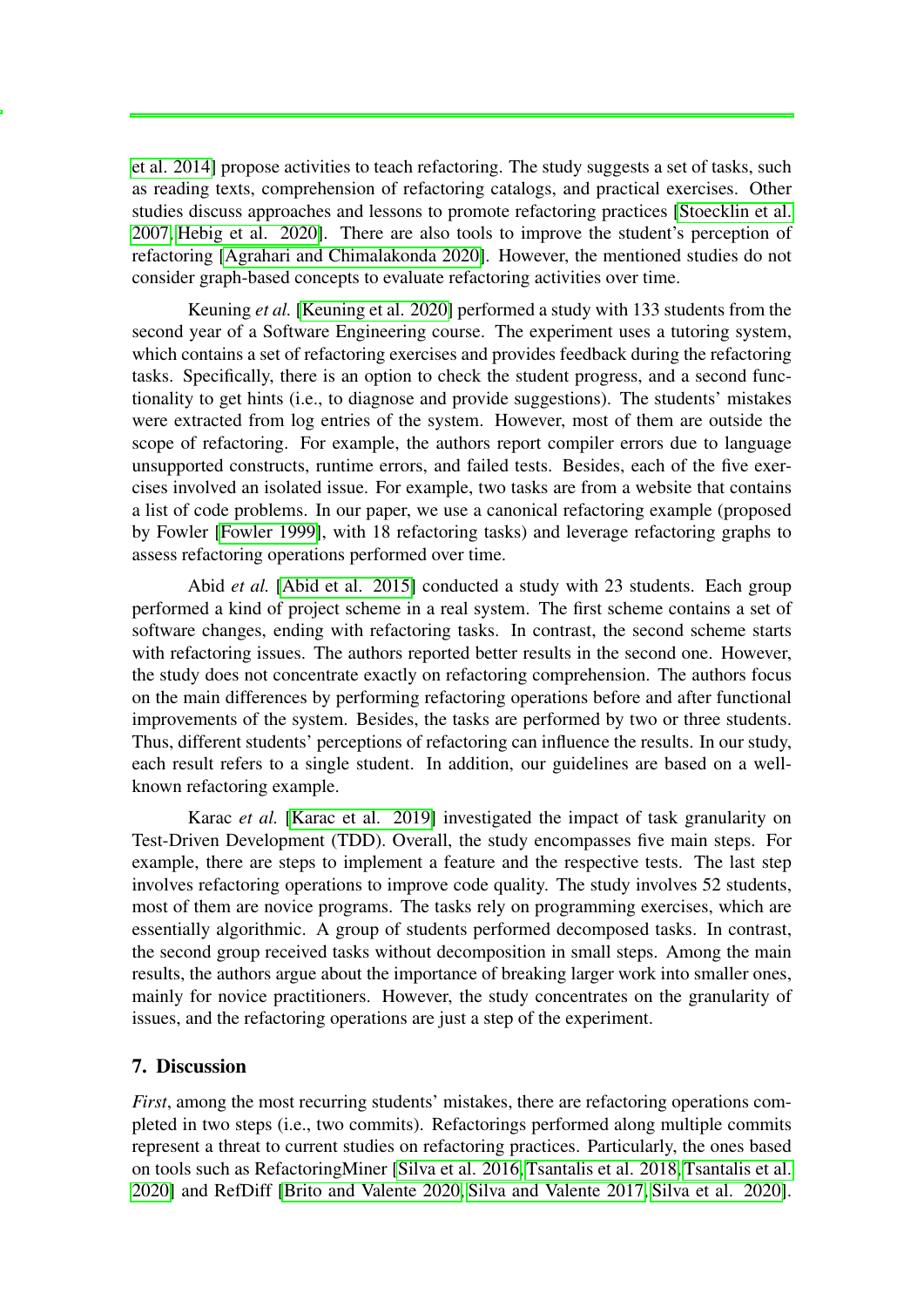These tools detect refactorings by computing the "diff" between one commit and its parent. For example, if we assume three sequential commits  $C_1$ ,  $C_2$ , and  $C_3$ , the tools will miss a refactoring that starts in  $C1$ , but that is only finished in  $C2$ , as we observed when manually analyzing the results of both RQs. Since studies on refactoring rely on the default configuration of RefactoringMiner and RefDiff [\[Bibiano et al. 2019,](#page-12-7) [Sousa et al.](#page-14-12) [2020,](#page-14-12)[Hora et al. 2018,](#page-13-13)[Paixao et al. 2020,](#page-14-8)[AlOmar et al. 2021b,](#page-12-8)[Brito et al. 2018\]](#page-12-9), they do not consider refactorings performed over multiple commits. Therefore, we also envision research on new heuristics and techniques to detect refactoring in multiples commits, as well as the investigation of their impact on mining software studies.

*Second*, several well-known graph algorithms can be used with refactoring graphs, such as algorithms to mine graph patterns and metrics [\[Xifeng Yan and Jiawei Han](#page-14-13) [2002,](#page-14-13) [Leung 2010,](#page-13-14) [Sanfeliu and Fu 1983\]](#page-14-6). For example, in the first research question, we used a similarity metric called *graph edit distance* to compare our ground-truth subgraph with the students' subgraphs. Refactoring graphs also allow easy navigation on refactoring operations. We can inspect, for example, entity names, visualize sequences of refactoring tasks, and identify missing and extra operations (i.e., edges and vertices). In this context, researchers can rely on refactoring graphs to perform empirical studies on complex and large refactoring practices over time, which is a hurdle recently pointed in the literature [\[AlOmar et al. 2021a\]](#page-12-2).

## <span id="page-11-0"></span>8. Conclusion

In this paper, we explore the usage of *refactoring graphs* to represent, visualize, and assess large refactoring tasks over time. For this purpose, we invited 46 undergraduate students from a Software Engineering course to refactor a well-known example proposed by Fowler, a Video Store System [\[Fowler 1999\]](#page-13-3). Each student received two groups of refactoring tasks. The first group included explicit guidelines, i.e., the precise indication of the piece of code to be refactored and the expected operation. In contrast, the second group received flexible instructions. Specifically, in this second case, we invited the students to implement a design pattern without details about the piece of code to be refactored.

The refactoring tasks create a large refactoring subgraph with 24 vertices and 26 edges. The genereration of all refactoring graphs demanded about 18 minutes, i.e, a median of 23 seconds per student. After building such graphs, we assessed the refactoring tasks using graph-based metrics and performing visual inspections. We summarize our findings as follows:

- When following *explicit guidelines*, most students performed refactoring tasks successfully (93.5%). The few mistakes refer to refactorings performed in multiples commits.
- When following *flexible guidelines*, most students implemented the proposed design pattern successfully (70%). However, a significant number of students faced problems identifying the appropriate refactoring operations.

Based on our results, we provided implications for different scenarios. Specifically, we discuss our contributions regarding graph-based abstractions to support comprehension of large and complex refactoring operations. Finally, we argue about a possible thread in studies based on state-of-the-art mining tools [\[Tsantalis et al. 2018,](#page-14-10) [Tsantalis](#page-14-5)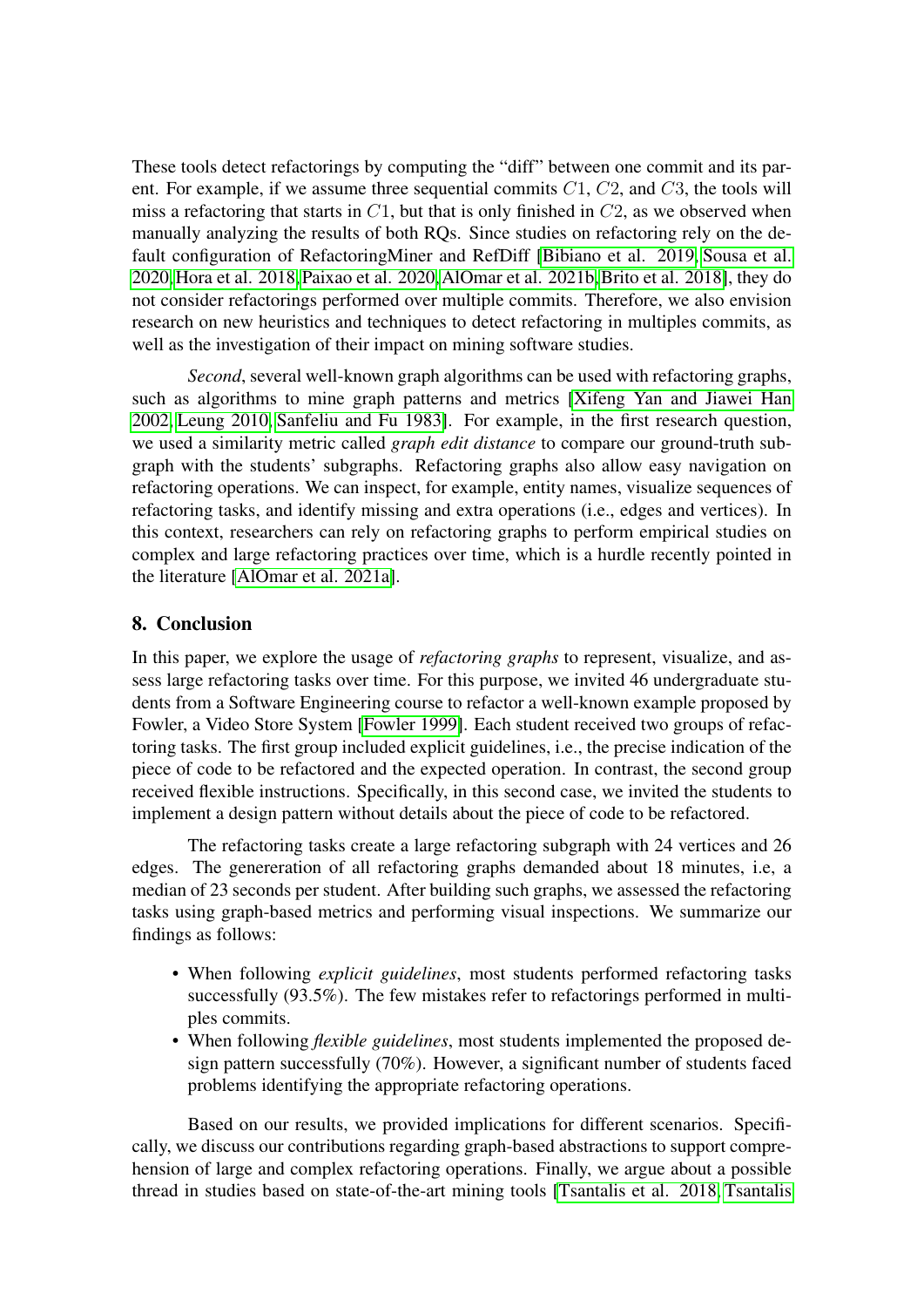[et al. 2020,](#page-14-5) [Brito and Valente 2020,](#page-13-6) [Silva and Valente 2017,](#page-14-11) [Silva et al. 2020\]](#page-14-4), which do not detect refactoring performed in multiples commits.

Further studies can include other programming languages and ecosystems (e.g., the current version of Fowler's book uses JavaScript [\[Fowler 2018\]](#page-13-5)) and novel techniques to detect refactorings in multiples commits. Also, future works can perform experiments with practitioners using *refactoring graphs*. For example, in this study, we consider the professors' perspectives to understand refactoring operations performed by students. Other studies can contemplate the student or developer viewpoint, using refactoring graphs as a tool to visualize refactoring tasks. The dataset is publicly available at: <alinebrito.github.io/refgraph-fowler-study>

#### Acknowledgments

This research is supported by grants from FAPEMIG, CNPq, and CAPES.

#### References

- <span id="page-12-0"></span>Abid, C., Alizadeh, V., Kessentini, M., Ferreira, T., and Dig, D. (2020). 30 years of software refactoring research: A systematic literature review. *ArXiv*, abs/2007.02194.
- <span id="page-12-6"></span>Abid, S., Abdul Basit, H., and Arshad, N. (2015). Reflections on teaching refactoring: A tale of two projects. In *20th ACM Conference on Innovation and Technology in Computer Science Education (ITiCSE)*, page 225–230.
- <span id="page-12-5"></span>Agrahari, V. and Chimalakonda, S. (2020). Refactor4green: A game for novice programmers to learn code smells. In *42nd International Conference on Software Engineering: Companion Proceedings (ICSE-Companion)*, pages 324–325.
- <span id="page-12-2"></span>AlOmar, E., Mkaouer, M., and Ouni, A. (2021a). *Knowledge Management in the Development of Data-Intensive Systems*, chapter Mining and Managing Big Data Refactoring for Design Improvement: Are We There Yet? Auerbach Publications.
- <span id="page-12-8"></span>AlOmar, E. A., Mkaouer, M. W., and Ouni, A. (2021b). Toward the automatic classification of self-affirmed refactoring. *Journal of Systems and Software (JSS)*, 171:110821.
- <span id="page-12-7"></span>Bibiano, A. C., Fernandes, E., Oliveira, D., Garcia, A., Kalinowski, M., Fonseca, B., Oliveira, R., Oliveira, A., and Cedrim, D. (2019). A quantitative study on characteristics and effect of batch refactoring on code smells. In *13th International Symposium on Empirical Software Engineering and Measurement (ESEM)*, pages 1–11.
- <span id="page-12-1"></span>Bogart, A., AlOmar, E. A., Mkaouer, M. W., and Ouni, A. (2020). Increasing the trust in refactoring through visualization. In *42nd International Conference on Software Engineering Workshops (ICSEW)*, pages 334–341.
- <span id="page-12-3"></span>Brito, A., Hora, A., and Valente, M. T. (2020). Refactoring graphs: Assessing refactoring over time. In *27th International Conference on Software Analysis, Evolution and Reengineering (SANER)*, pages 367–377.
- <span id="page-12-4"></span>Brito, A., Hora, A., and Valente, M. T. (2021). Characterizing refactoring graphs in Java and JavaScript projects. *Empirical Software Engineering*, 26(6):1–43.
- <span id="page-12-9"></span>Brito, A., Xavier, L., Hora, A., and Valente, M. T. (2018). APIDiff: Detecting API breaking changes. In *25th International Conference on Software Analysis, Evolution and Reengineering (SANER), Tool Track*, pages 507–511.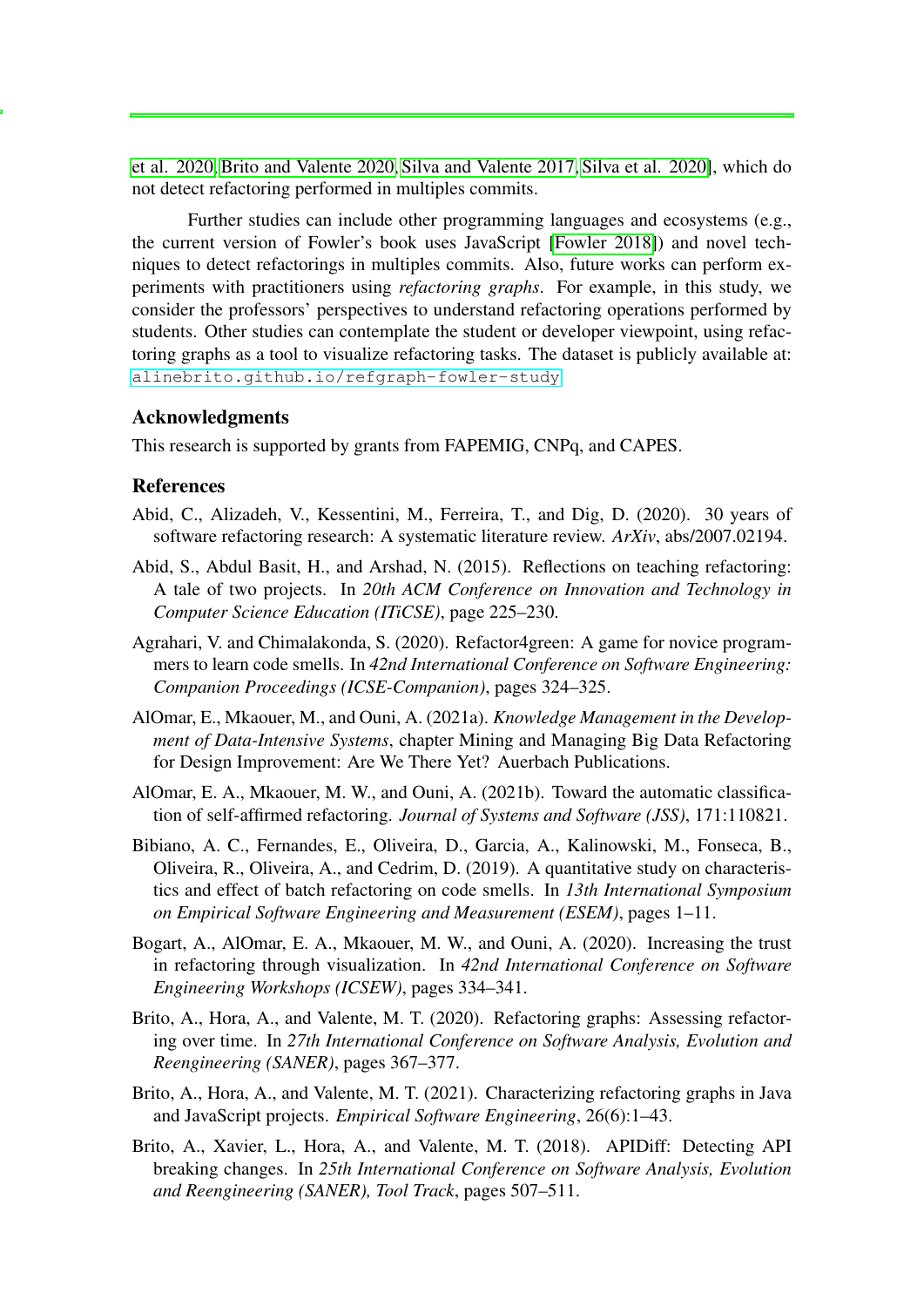- <span id="page-13-6"></span>Brito, R. and Valente, M. T. (2020). RefDiff4Go: Detecting refactorings in Go. In *14th Brazilian Symposium on Software Components, Architectures, and Reuse (SBCARS)*, pages 101–110.
- <span id="page-13-1"></span>Brito, R. and Valente, M. T. (2021). RAID - Refactoring aware and intelligent diffs. In *29th International Conference on Program Comprehension (ICPC)*, pages 1–11.
- <span id="page-13-8"></span>Demeyer, S., Van Rysselberghe, F., Girba, T., Ratzinger, J., Marinescu, R., Mens, T., Du Bois, B., Janssens, D., Ducasse, S., Lanza, M., Rieger, M., Gall, H., and El-Ramly, M. (2005). The LAN-simulation: a refactoring teaching example. In *8th International Workshop on Principles of Software Evolution (IWPSE)*, pages 123–131.
- <span id="page-13-3"></span>Fowler, M. (1999). *Refactoring: Improving the Design of Existing Code*. Addison-Wesley.
- <span id="page-13-5"></span>Fowler, M. (2018). *Refactoring: improving the design of existing code*. Addison-Wesley.
- <span id="page-13-4"></span>Gamma, E., Helm, R., Johnson, R., and Vlissides, J. (1995). *Design Patterns: Elements of Reusable Object-Oriented Software*. Addison-Wesley Longman Publishing Co., Inc., USA.
- <span id="page-13-2"></span>Grund, F., Chowdhury, S., Bradley, N., Hall, B., and Holmes, R. (2021). CodeShovel: Constructing method-level source code histories. In *43rd International Conference on Software Engineering: Companion Proceedings (ICSE)*, pages 1–13.
- <span id="page-13-10"></span>Hebig, R., Ho-Quang, T., Jolak, R., Schröder, J., Linero, H., Ågren, M., and Maro, S. H. (2020). How do students experience and judge software comprehension techniques? In *28th International Conference on Program Comprehension (ICPC)*, page 425–435.
- <span id="page-13-13"></span>Hora, A., Silva, D., Robbes, R., and Valente, M. T. (2018). Assessing the threat of untracked changes in software evolution. In *40th International Conference on Software Engineering (ICSE)*, pages 1102–1113.
- <span id="page-13-12"></span>Karac, E. I., Turhan, B., and Juristo, N. (2019). A controlled experiment with novice developers on the impact of task description granularity on software quality in testdriven development. *IEEE Transactions on Software Engineering (TSE)*, pages 1–16.
- <span id="page-13-11"></span>Keuning, H., Heeren, B., and Jeuring, J. (2020). Student refactoring behaviour in a programming tutor. In *20th Koli Calling International Conference on Computing Education Research (Koli Calling)*, pages 1–10.
- <span id="page-13-7"></span>Kim, M., Zimmermann, T., and Nagappan, N. (2012). A field study of refactoring challenges and benefits. In *20th International Symposium on the Foundations of Software Engineering (FSE)*, pages 50:1–50:11.
- <span id="page-13-0"></span>Kim, M., Zimmermann, T., and Nagappan, N. (2014). An empirical study of refactoring challenge and benefits at Microsoft. *IEEE Transactions on Software Engineering (TSE)*, 40(7):633–649.
- <span id="page-13-14"></span>Leung, C. (2010). Technical notes on extending gSpan to directed graphs. Technical report, Singapore Management University.
- <span id="page-13-9"></span>López, C., Alonso, J. M., Marticorena, R., and Maudes, J. M. (2014). Design of eactivities for the learning of code refactoring tasks. In *2014 16th International Symposium on Computers in Education (SIIE)*, pages 35–40.